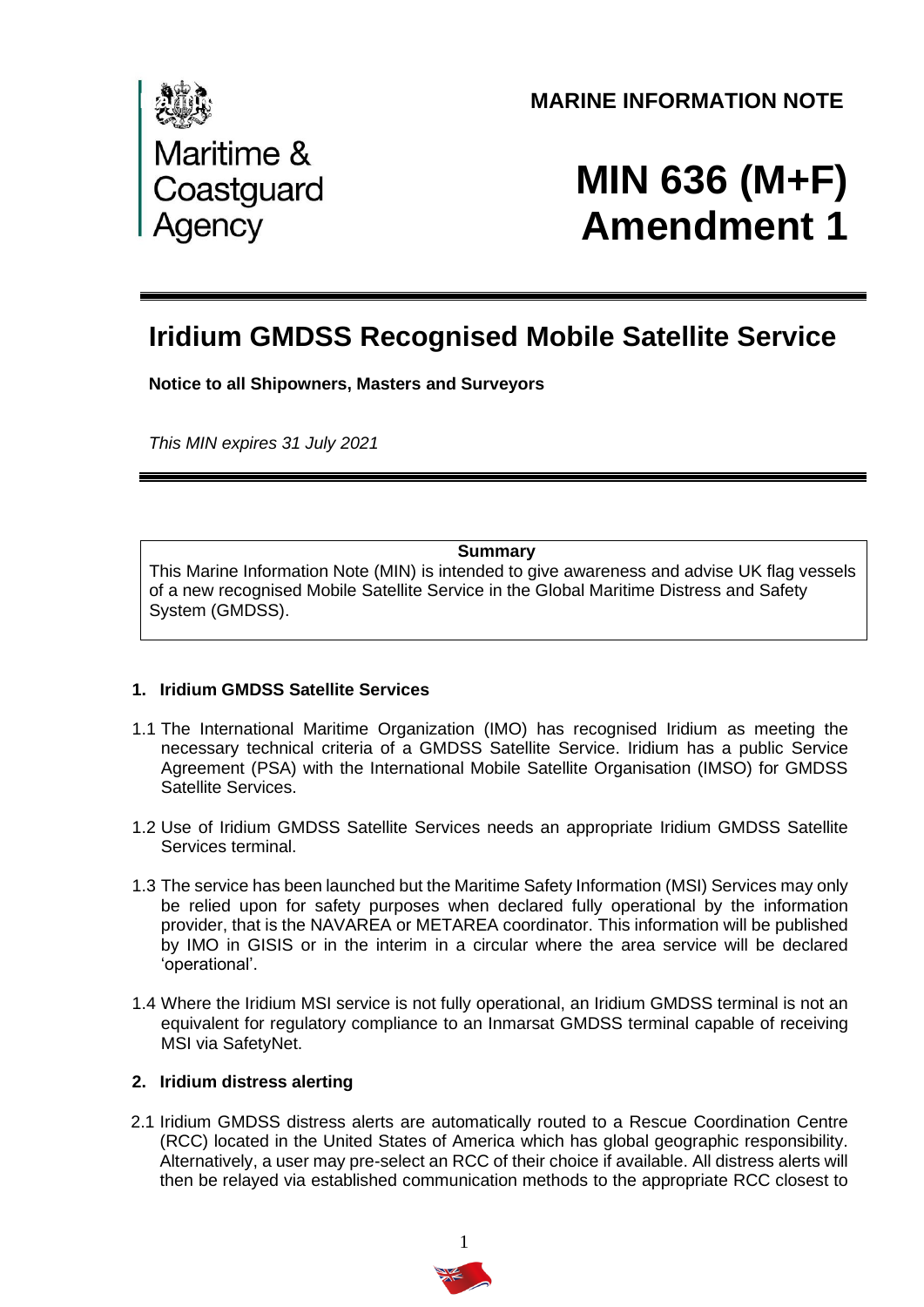the geographical location of the distress. The service will operate as part of the Global SAR Plan as published by the IMO.

2.2 Iridium plans to expand their connectivity to more RCCs; as an RCC becomes available in this service, a user may instead pre-select one of these using a 'manual mode'. The United Kingdom's RCC is available to pre-select and is capable of receiving and relaying Iridium distress alerts.

#### **3. Iridium GMDSS Maritime Safety Information (MSI) via Enhanced Group Calling (EGC)**

- 3.1 NAVAREA and METAREA Co-ordinators are working with Iridium to establish the service for onboard reception of Maritime Safety Information via an EGC service: Iridium SafetyCast. Mariners are to remain mindful that services may reach full operating capability at different times for different NAVAREA and METAREAS. Mariners should not rely upon Iridium's SafetyCast services for safety purposes until declared fully operational by the appropriate NAVAREA or METAREA coordinator or published as 'operational' by IMO.
- 3.2 In NAVAREA and METAREA 1 the service is currently in the trial stages. Mariners are encouraged to check for notifications from the UK Hydrographic Office (UKHO) and Met Office regarding operational status as well as IMO.

#### **4. Summary**

- 4.1 Use of Iridium GMDSS Satellite Services needs an appropriate onboard Iridium GMDSS Satellite Services terminal.
- 4.2 Updates to the availability of Iridium GMDSS satellite services for GMDSS Distress Alerting and Maritime Safety Information will be published by the responsible bodies.
- 4.3 Mariners should not rely upon Iridium's SafetyCast services for safety purposes or regulatory compliance in an area until declared fully operational by the information provider or published as 'operational' by IMO, either in GISIS or in a circular.